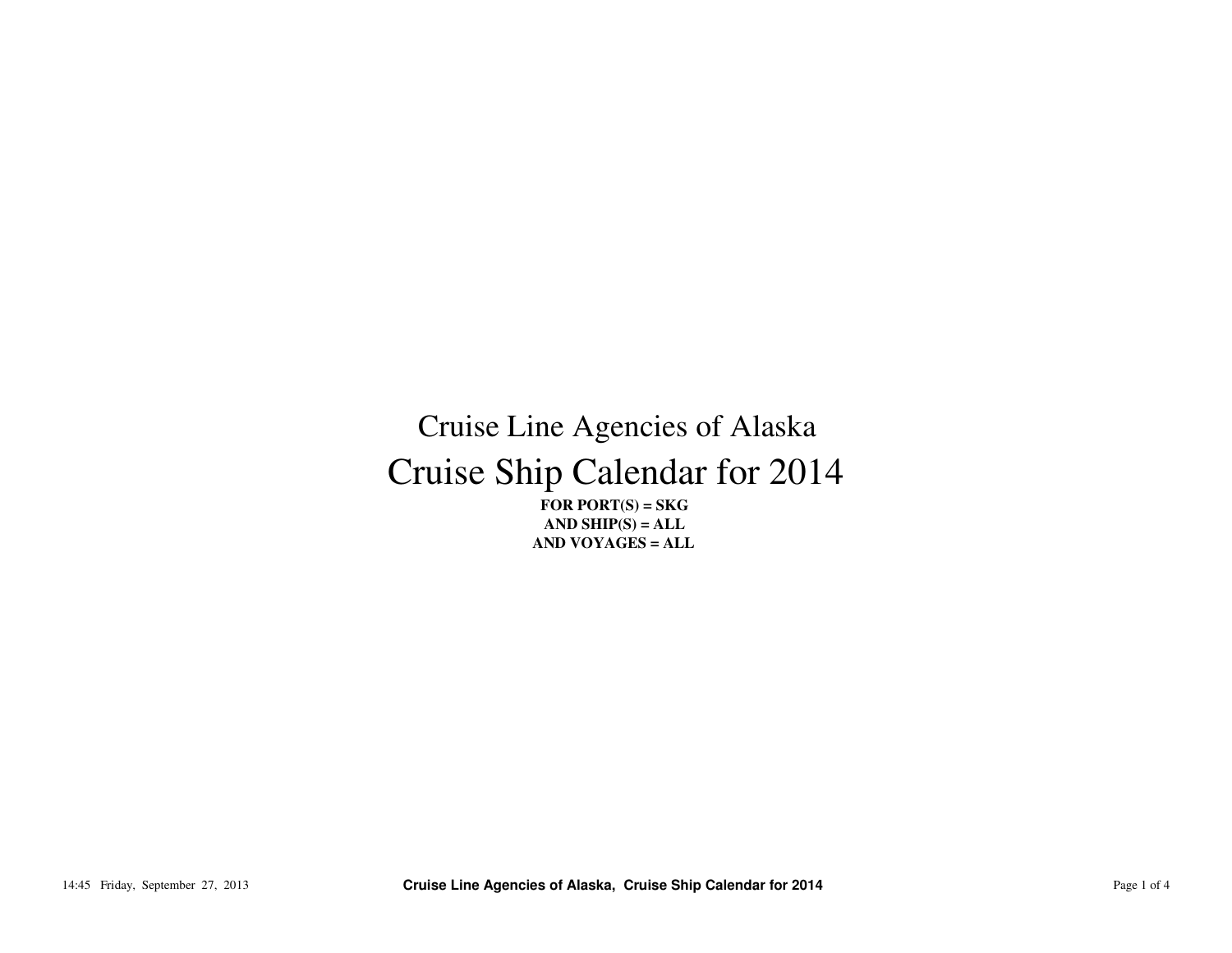| Sunday, April 27                                                                                               | Monday, April 28                                                                                                                                                                                               | Tuesday, April 29                                                                                                                                                                               | Wednesday, April 30                                                                                                                                                                                                | Thursday, May 1                                                                                                                                                                                            | Friday, May 2<br>SKG CARNIVAL MIRACLE<br>$07:00 - 20:00$                                                                                                    | Saturday, May 3<br>SKG VOLENDAM<br>$07:00 - 21:00$                                                           |
|----------------------------------------------------------------------------------------------------------------|----------------------------------------------------------------------------------------------------------------------------------------------------------------------------------------------------------------|-------------------------------------------------------------------------------------------------------------------------------------------------------------------------------------------------|--------------------------------------------------------------------------------------------------------------------------------------------------------------------------------------------------------------------|------------------------------------------------------------------------------------------------------------------------------------------------------------------------------------------------------------|-------------------------------------------------------------------------------------------------------------------------------------------------------------|--------------------------------------------------------------------------------------------------------------|
| Sunday, May 4                                                                                                  | Monday, May 5<br><b>SKG ZAANDAM</b><br>$07:00 - 21:00$                                                                                                                                                         | Tuesday, May 6<br>SKG GOLDEN PRINCESS<br>$06:00 - 20:15$                                                                                                                                        | Wednesday, May 7                                                                                                                                                                                                   | Thursday, May 8                                                                                                                                                                                            | Friday, May 9<br>SKG CARNIVAL MIRACLE<br>$07:00 - 18:00$                                                                                                    | Saturday, May 10<br>SKG VOLENDAM<br>$07:00 - 21:00$                                                          |
| Sunday, May 11                                                                                                 | Monday, May 12<br><b>SKG SOLSTICE</b><br>$07:00 - 20:00$<br>SKG NORWEGIAN PEARL<br>$07:00 - 20:15$<br>SKG ZAANDAM<br>$07:00 - 21:00$                                                                           | Tuesday, May 13<br><b>SKG GOLDEN PRINCESS</b><br>$06:00 - 20:15$<br>SKG ZUIDERDAM<br>$07:00 - 21:00$                                                                                            | Wednesday, May 14<br><b>SKG CROWN PRINCESS</b><br>$07:00 - 20:30$<br>SKG SEVEN SEAS NAVIGATO<br>$11:00 - 20:00$                                                                                                    | Thursday, May 15<br>SKG OOSTERDAM<br>$07:00 - 21:00$                                                                                                                                                       | Friday, May 16<br>SKG CARNIVAL MIRACLE<br>$07:00 - 18:00$<br><b>SKG PACIFIC PRINCESS</b><br>$07:00 - 20:00$                                                 | Saturday, May 17<br><b>SKG STAR PRINCESS</b><br>$07:00 - 20:00$<br><b>SKG VOLENDAM</b><br>$07:00 - 21:00$    |
| Sunday, May 18                                                                                                 | Monday, May 19<br><b>SKG SILVER SHADOW</b><br>$07:00 - 15:00$<br>SKG RHAPSODY OF THE SEA $07{:}00 \cdot 20{:}30$<br>SKG ZAANDAM<br>07:00 - 21:00                                                               | Tuesday, May 20<br>SKG GOLDEN PRINCESS<br>$06:00 - 20:15$<br>SKG SOLSTICE<br>$07:00 - 18:00$<br>SKG CROWN PRINCESS<br>07:00 - 20:30<br>SKG ZUIDERDAM<br>07:00-21:00                             | Wednesday, May 21<br>SKG RADIANCE OF THE SEA $07:00$ - $16:30$<br>SKG NORWEGIAN JEWEL<br>$07:00 - 17:30$<br>SKG NORWEGIAN PEARL<br>$07:00 - 20:15$<br>SKG CORAL PRINCESS $07:00$ - $20:30$                         | Thursday, May 22<br><b>SKG GRAND PRINCESS</b><br>$06:00 - 17:00$<br>SKG NORWEGIAN SUN<br>$07:00 - 20:15$<br>SKG STATENDAM<br>$07:00 - 21:00$                                                               | Friday, May 23<br>SKG PACIFIC PRINCESS<br>$07:00 - 20:00$<br>SKG CARNIVAL MIRACLE 07:00 - 21:00                                                             | Saturday, May 24<br>SKG VOLENDAM<br>$07:00 - 21:00$                                                          |
| Sunday, May 25<br><b>SKG ISLAND PRINCESS</b><br>$07:00 - 20:30$                                                | Monday, May 26<br>SKG RADIANCE OF THE SEA<br>$07:00 - 20:30$<br>SKG RHAPSODY OF THE SEA $07\mathpunct:00$ - $20\mathpunct:30$<br>SKG ZAANDAM<br>$07:00 - 21:00$<br><b>SKG SILVER SHADOW</b><br>$08:00 - 17:00$ | Tuesday, May 27<br><b>SKG GOLDEN PRINCESS</b><br>$06:00 - 20:15$<br>SKG SOLSTICE<br>$07:00 - 18:00$<br>SKG CORAL PRINCESS<br>$07:00 - 20:30$<br>SKG ZUIDERDAM<br>07:00 - 21:00                  | Wednesday, May 28<br><b>SKG MILLENNIUM</b><br>$07:00 - 16:00$<br>SKG NORWEGIAN JEWEL<br>$07:00 - 17:30$<br>SKG NORWEGIAN PEARL<br>$07:00 - 20:15$<br><b>SKG CROWN PRINCESS</b><br>$07:00 - 20:30$                  | Thursday, May 29<br><b>SKG GRAND PRINCESS</b><br>$06:00 - 17:00$<br><b>SKG STAR PRINCESS</b><br>$07:00 - 20:00$<br>SKG OOSTERDAM<br>$07:00 - 21:00$<br><b>SKG DISNEY WONDER</b><br>$08:00 - 17:00$         | Friday, May 30<br>SKG PACIFIC PRINCESS<br>07:00 - 20:00<br>SKG NORWEGIAN SUN<br>$07:00 - 20:00$<br>SKG CARNIVAL MIRACLE<br>$07:00 - 21:00$                  | Saturday, May 31<br><b>SKG ISLAND PRINCESS</b><br>$07.00 - 20.30$<br><b>SKG VOLENDAM</b><br>$07:00 - 21:00$  |
| Sunday, June 1<br>SKG SEVEN SEAS NAVIGATO<br>$07:00 - 17:00$                                                   | Monday, June 2<br><b>SKG SILVER SHADOW</b><br>$07:00 - 15:00$<br>SKG MILLENNIUM<br>$07:00 - 20:30$<br>SKG RHAPSODY OF THE SEA<br>$07:00 - 20:30$<br>SKG ZAANDAM<br>$07:00 - 21:00$                             | Tuesday, June 3<br><b>SKG GOLDEN PRINCESS</b><br>$06:00 - 20:15$<br><b>SOLSTICE</b><br>SKG<br>$07:00 - 18:00$<br><b>SKG CROWN PRINCESS</b><br>$07:00 - 20:30$<br>SKG ZUIDERDAM<br>07:00 - 21:00 | Wednesday, June 4<br>SKG RADIANCE OF THE SEA<br>$07:00 - 16:30$<br>SKG NORWEGIAN JEWEL<br>$07:00 - 17:30$<br>SKG NORWEGIAN PEARL<br>$07:00 - 20:15$<br>SKG CORAL PRINCESS<br>$07:00 - 20:30$                       | Thursday, June 5<br><b>SKG GRAND PRINCESS</b><br>$06:00 - 17:00$<br><b>SKG DISNEY WONDER</b><br>$06:00 - 20:00$<br>SKG STATENDAM<br>$07:00 - 21:00$                                                        | Friday, June 6<br>SKG NORWEGIAN SUN<br>$07:00 - 17:00$<br><b>SKG PACIFIC PRINCESS</b><br>$07:00 - 20:00$<br>SKG CARNIVAL MIRACLE<br>$07:00 - 21:00$         | Saturday, June 7<br><b>SKG STAR PRINCESS</b><br>$07:00 - 20:00$<br>SKG VOLENDAM<br>$07:00 - 21:00$           |
| Sunday, June 8<br>SKG SEVEN SEAS NAVIGATO<br>$07:00 - 15:00$<br><b>SKG ISLAND PRINCESS</b><br>$07:00 - 20:30$  | Monday, June 9<br>SKG RADIANCE OF THE SEA<br>$07:00 - 20:30$<br>SKG RHAPSODY OF THE SEA<br>$07:00 - 20:30$<br>SKG ZAANDAM<br>$07:00 - 21:00$<br><b>SKG SILVER SHADOW</b><br>$08:00 - 17:00$                    | Tuesday, June 10<br>SKG GOLDEN PRINCESS<br>$06:00 - 20:15$<br><b>SOLSTICE</b><br>SKG<br>$07:00 - 18:00$<br>SKG CORAL PRINCESS<br>$07:00 - 20:30$<br>SKG ZUIDERDAM<br>$07:00 - 21:00$            | Wednesday, June 11<br><b>SKG MILLENNIUM</b><br>$07:00 - 16:00$<br>SKG NORWEGIAN JEWEL<br>$07:00 - 17:30$<br>SKG NORWEGIAN PEARL<br>$07:00 - 20:15$<br><b>SKG CROWN PRINCESS</b><br>$07:00 - 20:30$                 | Thursday, June 12<br><b>SKG GRAND PRINCESS</b><br>$06:00 - 17:00$<br><b>SKG DISNEY WONDER</b><br>$06:00 - 20:00$<br>SKG OOSTERDAM<br>$07:00 - 21:00$<br><b>SKG REGATTA</b><br>$08:00 - 17:00$              | Friday, June 13<br><b>SKG PACIFIC PRINCESS</b><br>$07:00 - 20:00$<br><b>SKG NORWEGIAN SUN</b><br>$07:00 - 20:00$<br>SKG CARNIVAL MIRACLE<br>$07:00 - 21:00$ | Saturday, June 14<br><b>SKG ISLAND PRINCESS</b><br>$07:00 - 20:30$<br><b>SKG VOLENDAM</b><br>$07:00 - 21:00$ |
| Sunday, June 15<br>SKG SEVEN SEAS NAVIGATO<br>$07:00 - 17:00$                                                  | Monday, June 16<br><b>SKG SILVER SHADOW</b><br>$07:00 - 15:00$<br><b>SKG MILLENNIUM</b><br>$07:00 - 20:30$<br>SKG RHAPSODY OF THE SEA<br>$07:00 - 20:30$<br>SKG ZAANDAM<br>$07:00 - 21:00$                     | Tuesday, June 17<br>SKG GOLDEN PRINCESS<br>$06:00 - 20:15$<br>SKG SOLSTICE<br>$07:00 - 18:00$<br>SKG CROWN PRINCESS<br>$07:00 - 20:30$<br>SKG ZUIDERDAM<br>$07:00 - 21:00$                      | Wednesday, June 18<br>SKG RADIANCE OF THE SEA<br>$07:00 - 16:30$<br><b>SKG NORWEGIAN JEWEL</b><br>$07:00 - 17:30$<br><b>SKG NORWEGIAN PEARL</b><br>$07:00 - 20:15$<br><b>SKG CORAL PRINCESS</b><br>$07:00 - 20:30$ | Thursday, June 19<br><b>SKG GRAND PRINCESS</b><br>$06:00 - 17:00$<br><b>SKG DISNEY WONDER</b><br>$06:00 - 20:00$<br><b>SKG STAR PRINCESS</b><br>$07:00 - 20:00$<br><b>SKG STATENDAM</b><br>$07:00 - 21:00$ | Friday, June 20<br>SKG NORWEGIAN SUN<br>$07:00 - 17:00$<br><b>SKG PACIFIC PRINCESS</b><br>$07:00 - 20:00$<br>SKG CARNIVAL MIRACLE<br>$07:00 - 21:00$        | Saturday, June 21<br>SKG VOLENDAM<br>$07:00 - 21:00$                                                         |
| Sunday, June 22<br>SKG SEVEN SEAS NAVIGATO<br>$07:00 - 15:00$<br><b>SKG ISLAND PRINCESS</b><br>$07:00 - 20:30$ | Monday, June 23<br>SKG RADIANCE OF THE SEA<br>$07:00 - 20:30$<br>SKG RHAPSODY OF THE SEA<br>$07:00 - 20:30$<br>SKG ZAANDAM<br>$07:00 - 21:00$<br><b>SKG SILVER SHADOW</b><br>$08:00 - 17:00$                   | Tuesday, June 24<br>SKG GOLDEN PRINCESS<br>$06:00 - 20:15$<br><b>SOLSTICE</b><br>SKG<br>$07:00 - 18:00$<br>SKG CORAL PRINCESS<br>$07:00 - 20:30$<br><b>SKG ZUIDERDAM</b><br>$07:00 - 21:00$     | Wednesday, June 25<br><b>SKG MILLENNIUM</b><br>$07:00 - 16:00$<br>SKG NORWEGIAN JEWEL<br>$07:00 - 17:30$<br>SKG NORWEGIAN PEARL<br>$07:00 - 20:15$<br><b>SKG CROWN PRINCESS</b><br>$07:00 - 20:30$                 | Thursday, June 26<br><b>SKG GRAND PRINCESS</b><br>$06:00 - 17:00$<br><b>DISNEY WONDER</b><br>SKG<br>$06:00 - 20:00$<br>SKG OOSTERDAM<br>$07:00 - 21:00$                                                    | Friday, June 27<br><b>SKG PACIFIC PRINCESS</b><br>$07:00 - 20:00$<br>SKG NORWEGIAN SUN<br>$07:00 - 20:00$<br>SKG CARNIVAL MIRACLE<br>$07:00 - 21:00$        | Saturday, June 28<br>SKG ISLAND PRINCESS<br>$07:00 - 20:30$<br><b>SKG VOLENDAM</b><br>$07:00 - 21:00$        |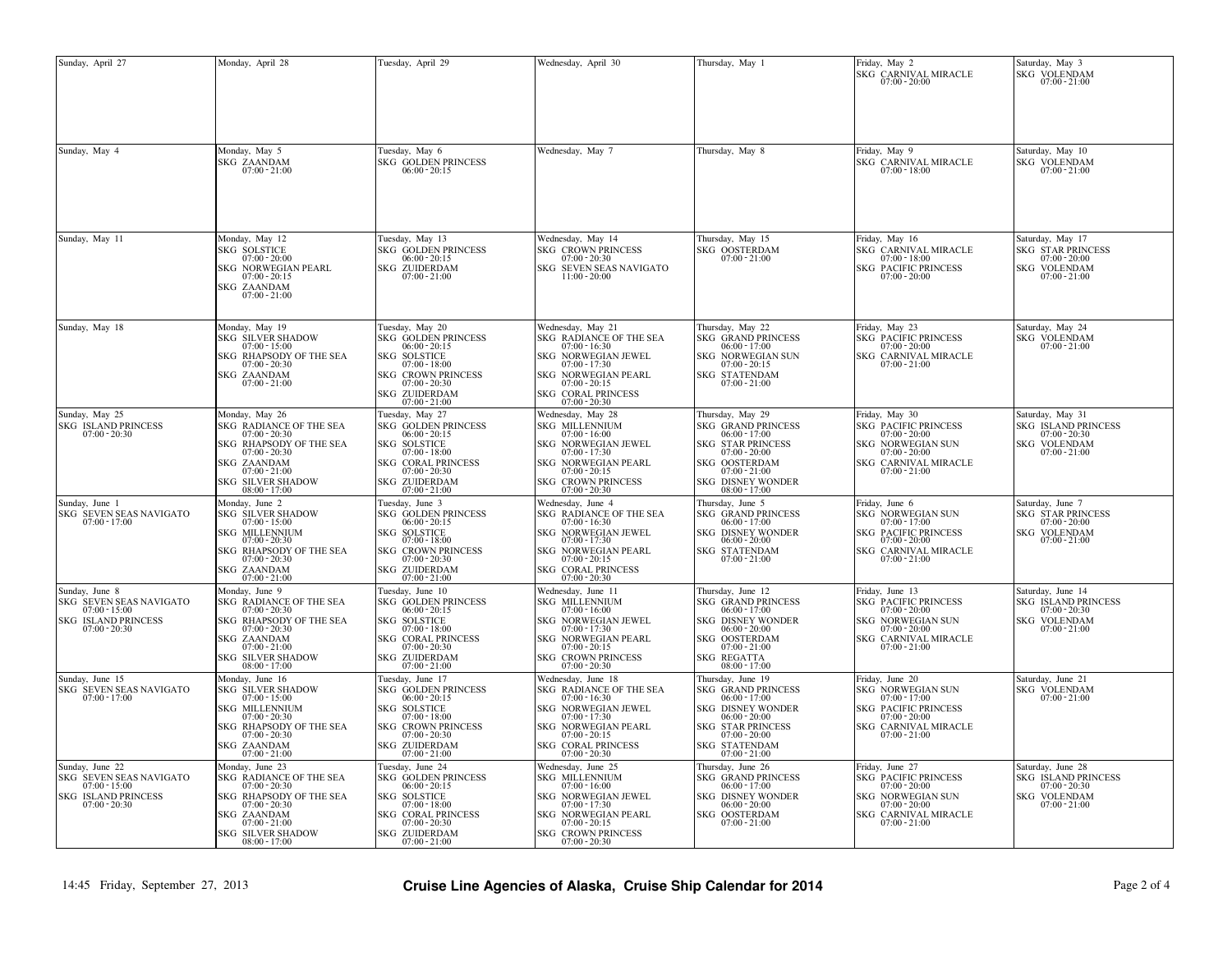| Sunday, June 29<br>SKG SEVEN SEAS NAVIGATO<br>$07:00 - 17:00$                                                    | Monday, June 30<br><b>SKG STAR PRINCESS</b><br>$07:00 - 20:00$<br><b>SKG MILLENNIUM</b><br>$07:00 - 20:30$<br>SKG RHAPSODY OF THE SEA<br>$07:00 - 20:30$<br>SKG ZAANDAM<br>$07:00 - 21:00$                     | Tuesday, July 1<br><b>SKG GOLDEN PRINCESS</b><br>$06:00 - 20:15$<br><b>SKG SOLSTICE</b><br>$07:00 - 18:00$<br><b>SKG CROWN PRINCESS</b><br>$07:00 - 20:30$<br>SKG ZUIDERDAM<br>$07:00 - 21:00$           | Wednesday, July 2<br><b>SKG RADIANCE OF THE SEA</b><br>$07:00 - 16:30$<br>SKG NORWEGIAN JEWEL<br>$07:00 - 17:30$<br><b>SKG NORWEGIAN PEARL</b><br>$07:00 - 20:15$<br>SKG CORAL PRINCESS<br>07:00 - 20:30          | Thursday, July 3<br><b>SKG GRAND PRINCESS</b><br>$06:00 - 17:00$<br><b>SKG DISNEY WONDER</b><br>$06:00 - 20:00$<br><b>SKG STATENDAM</b><br>$07:00 - 21:00$                                          | Friday, July 4<br>SKG NORWEGIAN SUN<br>$07:00 - 17:00$<br>SKG CARNIVAL MIRACLE<br>$07:00 - 21:00$<br>SKG SILVER SHADOW<br>$08:00 - 17:00$                                                | Saturday, July 5<br><b>SKG PACIFIC PRINCESS</b><br>$07:00 - 17:00$<br><b>SKG VOLENDAM</b><br>$07:00 - 21:00$                                                   |
|------------------------------------------------------------------------------------------------------------------|----------------------------------------------------------------------------------------------------------------------------------------------------------------------------------------------------------------|----------------------------------------------------------------------------------------------------------------------------------------------------------------------------------------------------------|-------------------------------------------------------------------------------------------------------------------------------------------------------------------------------------------------------------------|-----------------------------------------------------------------------------------------------------------------------------------------------------------------------------------------------------|------------------------------------------------------------------------------------------------------------------------------------------------------------------------------------------|----------------------------------------------------------------------------------------------------------------------------------------------------------------|
| Sunday, July 6<br>SKG SEVEN SEAS NAVIGATO<br>$07:00 - 15:00$<br><b>SKG ISLAND PRINCESS</b><br>$07:00 - 20:30$    | Monday, July 7<br>SKG RADIANCE OF THE SEA<br>07:00 - 20:30<br>SKG RHAPSODY OF THE SEA<br>$07:00 - 20:30$<br>SKG ZAANDAM<br>$07:00 - 21:00$                                                                     | Tuesday, July 8<br>SKG GOLDEN PRINCESS<br>$06:00 - 20:15$<br>SKG SOLSTICE<br>07:00 - 18:00<br><b>SKG CORAL PRINCESS</b><br>$07:00 - 20:30$<br>SKG ZUIDERDAM<br>$07:00 - 21:00$                           | Wednesday, July 9<br><b>SKG MILLENNIUM</b><br>$07:00 - 16:00$<br>SKG NORWEGIAN JEWEL<br>$07:00 - 17:30$<br>SKG NORWEGIAN PEARL<br>$07:00 - 20:15$<br><b>SKG CROWN PRINCESS</b><br>$07:00 - 20:30$                 | Thursday, July 10<br><b>SKG GRAND PRINCESS</b><br>06:00 - 17:00<br><b>SKG DISNEY WONDER</b><br>06:00 - 20:00<br>SKG OOSTERDAM<br>$07:00 - 21:00$                                                    | Friday, July 11<br><b>SKG STAR PRINCESS</b><br>$07:00 - 20:00$<br>SKG NORWEGIAN SUN<br>$07:00 - 20:00$<br>SKG CARNIVAL MIRACLE<br>$07:00 - 21:00$                                        | Saturday, July 12<br>SKG PACIFIC PRINCESS<br>$07:00 - 17:00$<br><b>SKG ISLAND PRINCESS</b><br>$07:00 - 20:30$<br>SKG VOLENDAM<br>$07:00 - 21:00$               |
| Sunday, July 13<br>SKG SEVEN SEAS NAVIGATO<br>$07:00 - 17:00$                                                    | Monday, July 14<br><b>SKG MILLENNIUM</b><br>$07:00 - 20:30$<br>SKG RHAPSODY OF THE SEA<br>$07:00 - 20:30$<br>SKG ZAANDAM<br>$07:00 - 21:00$<br><b>SKG SILVER SHADOW</b><br>$08:00 - 17:00$                     | Tuesday, July 15<br><b>SKG GOLDEN PRINCESS</b><br>$06:00 - 20:15$<br><b>SKG SOLSTICE</b><br>$07:00 - 18:00$<br><b>SKG CROWN PRINCESS</b><br>$07:00 - 20:30$<br><b>SKG ZUIDERDAM</b><br>$07:00 - 21:00$   | Wednesday, July 16<br>SKG RADIANCE OF THE SEA<br>$07:00 - 16:30$<br>SKG NORWEGIAN JEWEL<br>$07:00 - 17:30$<br>SKG NORWEGIAN PEARL<br>$07:00 - 20:15$<br>SKG CORAL PRINCESS<br>$07:00 - 20:30$                     | Thursday, July 17<br><b>SKG GRAND PRINCESS</b><br>$06:00 - 17:00$<br><b>SKG DISNEY WONDER</b><br>$06:00 - 20:00$<br>SKG STATENDAM<br>$07:00 - 21:00$                                                | Friday, July 18<br>SKG NORWEGIAN SUN<br>$07:00 - 17:00$<br>SKG CARNIVAL MIRACLE<br>$07:00 - 21:00$                                                                                       | Saturday, July 19<br><b>SKG PACIFIC PRINCESS</b><br>$07:00 - 17:00$<br><b>SKG VOLENDAM</b><br>$07:00 - 21:00$                                                  |
| Sunday, July 20<br>SKG SEVEN SEAS NAVIGATO<br>$07:00 - 15:00$<br><b>SKG ISLAND PRINCESS</b><br>$07:00 - 20:30$   | Monday, July 21<br><b>SKG SILVER SHADOW</b><br>$07:00 - 15:00$<br><b>SKG</b><br>RADIANCE OF THE SEA<br>$07:00 - 20:30$<br>SKG RHAPSODY OF THE SEA<br>$07:00 - 20:30$<br><b>SKG ZAANDAM</b><br>$07:00 - 21:00$  | Tuesday, July 22<br>SKG GOLDEN PRINCESS<br>$06:00 - 20:15$<br><b>SKG SOLSTICE</b><br>$07:00 - 18:00$<br><b>SKG CORAL PRINCESS</b><br>$07:00 - 20:30$<br><b>SKG ZUIDERDAM</b><br>$07:00 - 21:00$          | Wednesday, July 23<br><b>SKG MILLENNIUM</b><br>$07:00 - 16:00$<br>SKG NORWEGIAN JEWEL<br>$07:00 - 17:30$<br><b>SKG NORWEGIAN PEARL</b><br>$07:00 - 20:15$<br><b>SKG CROWN PRINCESS</b><br>$07:00 - 20:30$         | Thursday, July 24<br><b>SKG GRAND PRINCESS</b><br>$06:00 - 17:00$<br><b>SKG DISNEY WONDER</b><br>$06:00 - 20:00$<br>SKG OOSTERDAM<br>07:00 - 21:00                                                  | Friday, July 25<br>SKG NORWEGIAN SUN<br>$07:00 - 20:00$<br>SKG CARNIVAL MIRACLE<br>$07:00 - 21:00$                                                                                       | Saturday, July 26<br><b>SKG PACIFIC PRINCESS</b><br>$07:00 - 17:00$<br><b>SKG ISLAND PRINCESS</b><br>$07:00 - 20:30$<br><b>SKG VOLENDAM</b><br>$07:00 - 21:00$ |
| Sunday, July 27<br>SKG SEVEN SEAS NAVIGATO<br>$07:00 - 17:00$                                                    | Monday, July 28<br><b>SKG MILLENNIUM</b><br>$07:00 - 20:30$<br>SKG RHAPSODY OF THE SEA<br>$07:00 - 20:30$<br>SKG ZAANDAM<br>$07:00 - 21:00$<br><b>SKG SILVER SHADOW</b><br>$08:00 - 17:00$                     | Tuesday, July 29<br><b>SKG GOLDEN PRINCESS</b><br>$06:00 - 20:15$<br><b>SKG SOLSTICE</b><br>$07:00 - 18:00$<br><b>SKG CROWN PRINCESS</b><br>$07:00 - 20:30$<br><b>SKG ZUIDERDAM</b><br>$07:00 - 21:00$   | Wednesday, July 30<br>SKG RADIANCE OF THE SEA<br>$07:00 - 16:30$<br>SKG<br>NORWEGIAN JEWEL<br>$07:00 - 17:30$<br>SKG<br>NORWEGIAN PEARL<br>$07:00 - 20:15$<br><b>SKG CORAL PRINCESS</b><br>$07:00 - 20:30$        | Thursday, July 31<br><b>SKG GRAND PRINCESS</b><br>$06:00 - 17:00$<br>SKG<br><b>DISNEY WONDER</b><br>$06:00 - 20:00$<br><b>SKG STATENDAM</b><br>$07:00 - 21:00$                                      | Friday, August 1<br>SKG NORWEGIAN SUN<br>$07:00 - 17:00$<br>SKG STAR PRINCESS<br>$07:00 - 20:00$<br>SKG CARNIVAL MIRACLE<br>$07:00 - 21:00$                                              | Saturday, August 2<br><b>SKG PACIFIC PRINCESS</b><br>$07:00 - 17:00$<br>SKG VOLENDAM<br>$07:00 - 21:00$                                                        |
| Sunday, August 3<br>SKG SEVEN SEAS NAVIGATO<br>$07:00 - 15:00$<br><b>SKG ISLAND PRINCESS</b><br>$07:00 - 20:30$  | Monday, August 4<br><b>SKG SILVER SHADOW</b><br>$07:00 - 15:00$<br>SKG<br><b>RADIANCE OF THE SEA</b><br>$07:00 - 20:30$<br>SKG RHAPSODY OF THE SEA<br>$07:00 - 20:30$<br><b>SKG ZAANDAM</b><br>$07:00 - 21:00$ | Tuesday, August 5<br><b>SKG GOLDEN PRINCESS</b><br>$06:00 - 20:15$<br><b>SKG SOLSTICE</b><br>$07:00 - 18:00$<br><b>SKG CORAL PRINCESS</b><br>$07:00 - 20:30$<br>SKG ZUIDERDAM<br>$07:00 - 21:00$         | Wednesday, August 6<br><b>SKG MILLENNIUM</b><br>$07:00 - 16:00$<br><b>SKG NORWEGIAN JEWEL</b><br>$07:00 - 17:30$<br><b>SKG NORWEGIAN PEARL</b><br>$07:00 - 20:15$<br><b>SKG CROWN PRINCESS</b><br>$07:00 - 20:30$ | Thursday, August 7<br><b>SKG GRAND PRINCESS</b><br>$06:00 - 17:00$<br><b>SKG DISNEY WONDER</b><br>$06:00 - 20:00$<br>SKG OOSTERDAM<br>$07:00 - 21:00$                                               | Friday, August 8<br><b>SKG PACIFIC PRINCESS</b><br>$07:00 - 20:00$<br>SKG NORWEGIAN SUN<br>$07:00 - 20:00$<br>SKG CARNIVAL MIRACLE<br>$07:00 - 21:00$                                    | Saturday, August 9<br><b>SKG ISLAND PRINCESS</b><br>$07:00 - 20:30$<br><b>SKG VOLENDAM</b><br>$07:00 - 21:00$                                                  |
| Sunday, August 10<br><b>SKG SEVEN SEAS NAVIGATO</b><br>$07:00 - 17:00$                                           | Monday, August 11<br><b>SKG MILLENNIUM</b><br>$07:00 - 20:30$<br>SKG RHAPSODY OF THE SEA<br>$07:00 - 20:30$<br>SKG ZAANDAM<br>$07:00 - 21:00$<br><b>SKG SILVER SHADOW</b><br>$08:00 - 17:00$                   | Tuesday, August 12<br><b>SKG GOLDEN PRINCESS</b><br>$06:00 - 20:15$<br>SKG SOLSTICE<br>$07:00 - 18:00$<br><b>SKG CROWN PRINCESS</b><br>$07:00 - 20:30$<br>SKG ZUIDERDAM<br>$07:00 - 21:00$               | Wednesday, August 13<br>SKG RADIANCE OF THE SEA<br>$07:00 - 16:30$<br><b>SKG NORWEGIAN JEWEL</b><br>$07:00 - 17:30$<br><b>SKG NORWEGIAN PEARL</b><br>$07:00 - 20:15$<br>SKG CORAL PRINCESS<br>07:00 - 20:30       | Thursday, August 14<br><b>SKG GRAND PRINCESS</b><br>$06:00 - 17:00$<br><b>SKG DISNEY WONDER</b><br>$06:00 - 20:00$<br><b>SKG STAR PRINCESS</b><br>07:00 - 20:00<br>SKG STATENDAM<br>$07:00 - 21:00$ | Friday, August 15<br>SKG NORWEGIAN SUN<br>$07:00 - 17:00$<br><b>SKG PACIFIC PRINCESS</b><br>$07:00 - 20:00$<br>SKG CARNIVAL MIRACLE<br>$07:00 - 21:00$<br>SKG REGATTA<br>08:00 - 20:00   | Saturday, August 16<br><b>SKG VOLENDAM</b><br>$07:00 - 21:00$                                                                                                  |
| Sunday, August 17<br>SKG SEVEN SEAS NAVIGATO<br>$07:00 - 15:00$<br><b>SKG ISLAND PRINCESS</b><br>$07:00 - 20:30$ | Monday, August 18<br><b>SKG SILVER SHADOW</b><br>$07:00 - 15:00$<br>SKG RADIANCE OF THE SEA<br>$07:00 - 20:30$<br>SKG RHAPSODY OF THE SEA<br>$07:00 - 20:30$<br>SKG ZAANDAM<br>$07:00 - 21:00$                 | Tuesday, August 19<br><b>SKG GOLDEN PRINCESS</b><br>$06:00 - 20:15$<br><b>SKG SOLSTICE</b><br>$07:00 - 18:00$<br><b>SKG CORAL PRINCESS</b><br>$07:00 - 20:30$<br><b>SKG ZUIDERDAM</b><br>$07:00 - 21:00$ | Wednesday, August 20<br><b>SKG MILLENNIUM</b><br>$07:00 - 16:00$<br>SKG NORWEGIAN JEWEL<br>$07:00 - 17:30$<br>SKG NORWEGIAN PEARL<br>$07:00 - 20:15$<br>SKG CROWN PRINCESS $07:00$ - $20:30$                      | Thursday, August 21<br><b>SKG GRAND PRINCESS</b><br>06:00 - 17:00<br><b>SKG DISNEY WONDER</b><br>$06:00 - 20:00$<br>SKG OOSTERDAM<br>$07:00 - 21:00$                                                | Friday, August 22<br><b>SKG PACIFIC PRINCESS</b><br>$07:00 - 20:00$<br>SKG NORWEGIAN SUN<br>$07:00 - 20:00$<br>SKG CARNIVAL MIRACLE<br>$07:00 - 21:00$                                   | Saturday, August 23<br><b>SKG STAR PRINCESS</b><br>$07:00 - 20:00$<br><b>SKG ISLAND PRINCESS</b><br>$07:00 - 20:30$<br><b>SKG VOLENDAM</b><br>$07:00 - 21:00$  |
| Sunday, August 24<br>SKG SEVEN SEAS NAVIGATO<br>$08:00 - 18:00$                                                  | Monday, August 25<br><b>SKG MILLENNIUM</b><br>$07:00 - 20:30$<br>SKG RHAPSODY OF THE SEA<br>$07:00 - 20:30$<br>SKG ZAANDAM<br>$07:00 - 21:00$<br><b>SKG SILVER SHADOW</b><br>$08:00 - 17:00$                   | Tuesday, August 26<br>SKG GOLDEN PRINCESS<br>$06:00 - 20:15$<br>SKG SOLSTICE<br>$07:00 - 18:00$<br><b>SKG CROWN PRINCESS</b><br>$07:00 - 20:30$<br><b>SKG ZUIDERDAM</b><br>$07:00 - 21:00$               | Wednesday, August 27<br>SKG RADIANCE OF THE SEA<br>$07:00 - 16:30$<br>SKG NORWEGIAN JEWEL<br>$07:00 - 17:30$<br>SKG NORWEGIAN PEARL<br>$07:00 - 20:15$<br>SKG CORAL PRINCESS<br>$07:00 - 20:30$                   | Thursday, August 28<br><b>SKG GRAND PRINCESS</b><br>06:00 - 17:00<br><b>SKG DISNEY WONDER</b><br>$06:00 - 20:00$<br><b>SKG STATENDAM</b><br>$07:00 - 21:00$                                         | Friday, August 29<br>SKG NORWEGIAN SUN<br>$07:00 - 17:00$<br>SKG PACIFIC PRINCESS<br>$07:00 - 20:00$<br><b>SKG CENTURY</b><br>$07:00 - 20:00$<br>SKG CARNIVAL MIRACLE<br>$07:00 - 21:00$ | Saturday, August 30<br><b>SKG VOLENDAM</b><br>$07:00 - 21:00$                                                                                                  |